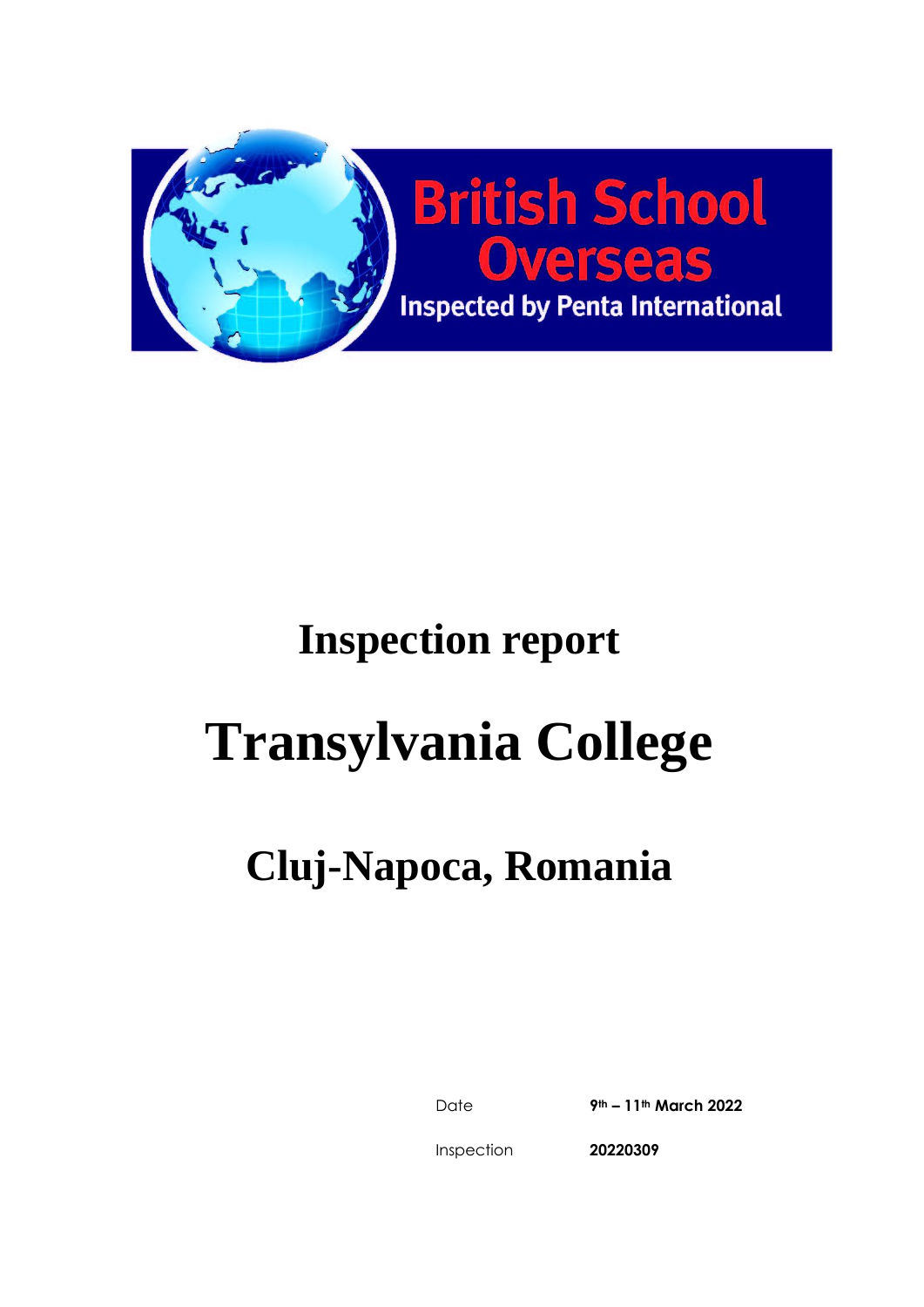

**Transylvania College Cluj-Napoca Romania**

**9 th - 11th March 2022**

| Contents       |                                                                                        | page           |
|----------------|----------------------------------------------------------------------------------------|----------------|
| 1              | Purpose and scope on the inspection                                                    | $\overline{2}$ |
| 2              | Compliance with regulatory requirements                                                | $\overline{2}$ |
| 3              | Overall effectiveness of the school                                                    | 3              |
|                | 3.1<br>What the school does well                                                       | 3              |
|                | 3.2<br>Points for improvement                                                          | 4              |
| 4              | The context of the school                                                              | 5              |
|                | 4.1 The British nature of the school                                                   | 7              |
| 5              | <b>Standard 1</b><br>The quality of education provided by the school                   | 8              |
|                | Curriculum<br>5.1                                                                      | 8              |
|                | 5.2 Teaching and assessment                                                            | 10             |
|                | 5.3 Standards achieved by students                                                     | 12             |
| 6              | <b>Standard 2</b><br>The spiritual, moral, social and cultural development of students | 13             |
| $\overline{7}$ | <b>Standard 3</b><br>The welfare, health and safety of students                        | 14             |
| 8              | <b>Standard 4</b><br>The suitability of the proprietor and staff                       | 16             |
| 9              | <b>Standard 5</b><br>The premises and accommodation                                    | 17             |
| 10             | <b>Standard 6</b><br>The provision of information for parents, carers and others       | 18             |
| 11             | <b>Standard 7</b><br>The school's procedures for handling complaints                   | 20             |
| 12             | <b>Standard 8</b><br>Leadership and management of the school                           | 21             |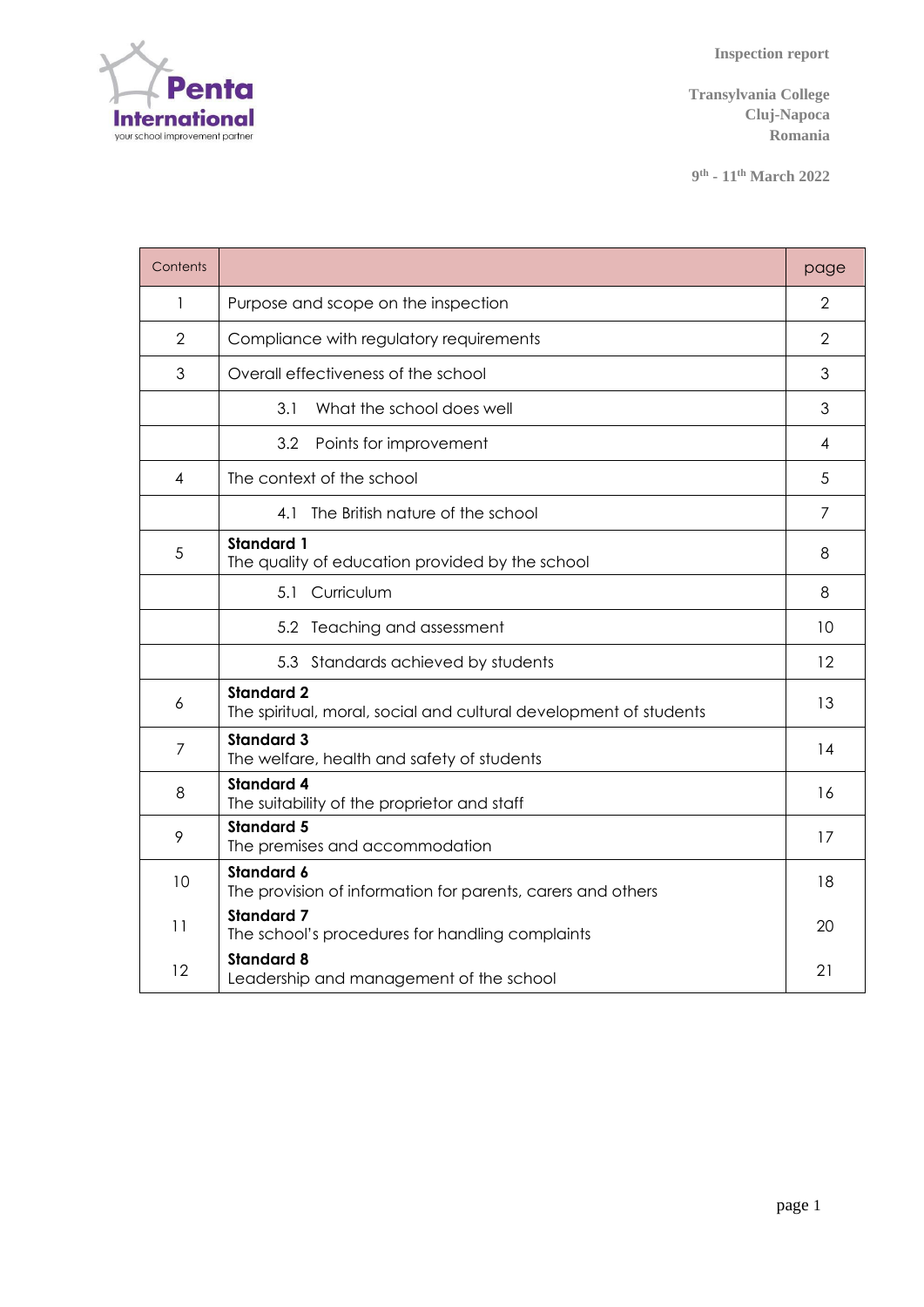

**Transylvania College Cluj-Napoca Romania**

**9 th - 11th March 2022**

#### 1. Purpose and scope of the inspection

The Department for Education has put in place a voluntary scheme for the inspection of British schools overseas, whereby schools are inspected against a common set of standards that British schools overseas can choose to adopt.

The inspection and this report follow the Department for Education (DFE) schedule for the inspection of British Schools overseas.

The purpose of the inspection is to provide information to parents, teachers, senior managers and the school's management on the overall effectiveness of the school, the standard of education it provides and its compatibility with independent schools in the United Kingdom.

The inspection and report will cover the key areas of quality of the curriculum; quality of teaching and learning; the spiritual, moral, social and cultural development of students; their welfare, health and safety; the suitability of the proprietor and staff; the school's premises and accommodation (including boarding); and the school's complaints procedures. An essential part of the inspection is considering the extent to which the British character of the school is evident in its ethos, curriculum, teaching, care for students and students' achievements.

This inspection was completed by Penta International. Penta International is approved by the British Government for the purpose of inspecting schools overseas. As one of the leading inspection providers, Penta International reports to the English Department for Education (DFE) on the extent to which schools meet the standards for British Schools Overseas.

During the inspection visit, 73 lesson observations took place, as well as a series of learning walks. School documentation and policies were analysed and data reviewed. Students' workbooks were scrutinised, and discussions were held with the senior staff, the management team, and a range of teachers, parents and groups of students. The inspection team were in school for three days.

The lead inspector was Dr Mark Evans. The team member, working online, was Ms Sairah Shaukat.

# 2. Compliance with regulatory requirements

Transylvania College (TC) meets all the standards for British Schools Overseas.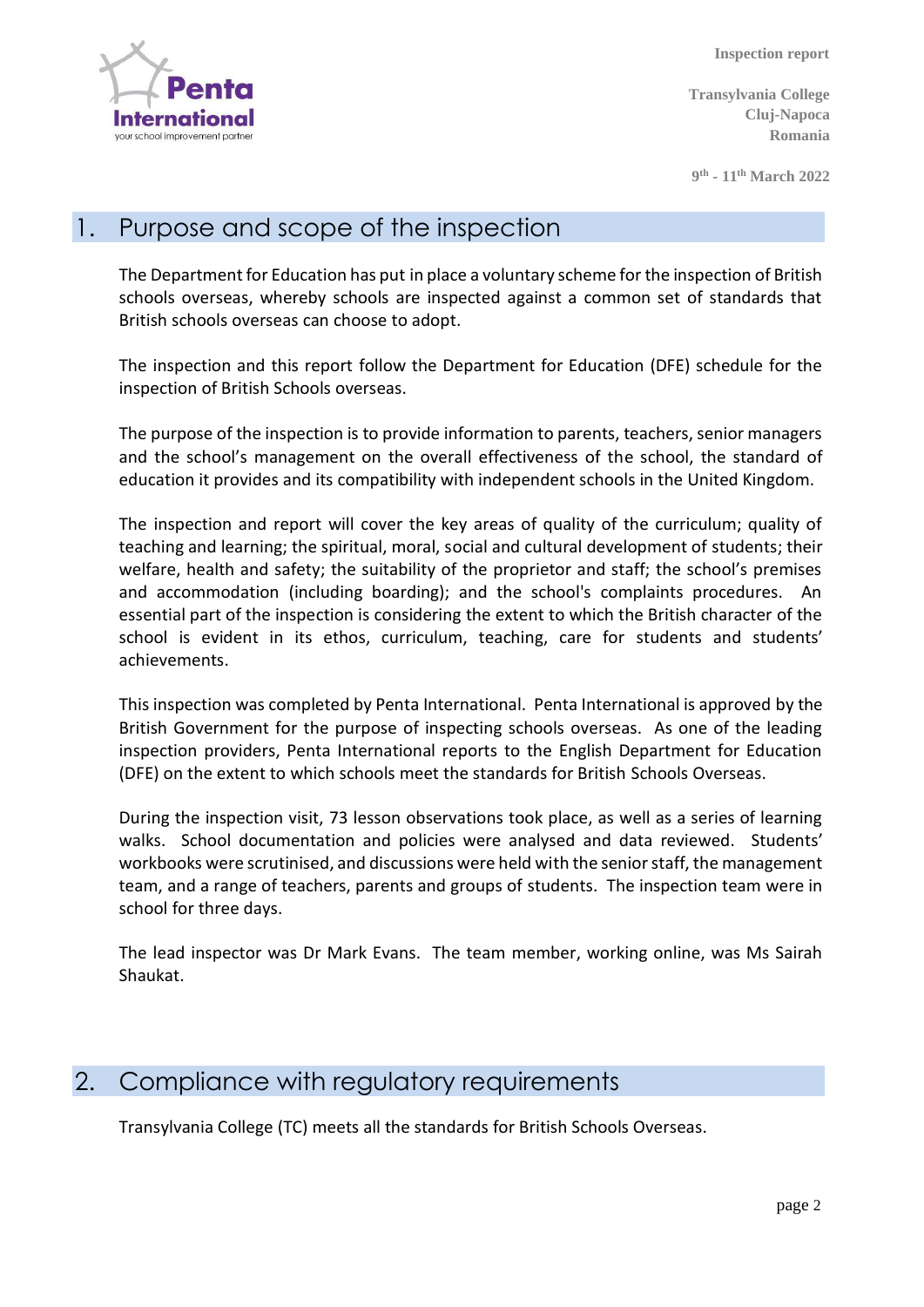

**Transylvania College Cluj-Napoca Romania**

**9 th - 11th March 2022**

### 3. Overall effectiveness of the school

TC offers a British style education which is of a high standard. It is a creative and innovative school that not only provides a high quality of education and care, but also, as a priority, empowers, trusts and challenges students in terms of their personal development. The school's focus on developing leaders is a real driving force within the organisation, and brings with it excellent results. The school is producing students of all ages, who are unusually mature and truly passionate about the world.

#### 3.1 What the school does well

There are many strengths at the school, including the following:

- The unity of mission, vision and purpose displayed by the board, the head of school, the senior leaders and the students of the school
- The students, whose confidence, behaviour in class and around the school, and attitudes to learning are exemplary
- The world view and leadership qualities displayed by the students
- The very positive relationships throughout the school
- Provision and support of students who speak English as an additional language
- The breadth of extra-curricular activities and curriculum enrichment
- Communications with parents and responsiveness to any concerns raised
- The developments and improvements made since the previous report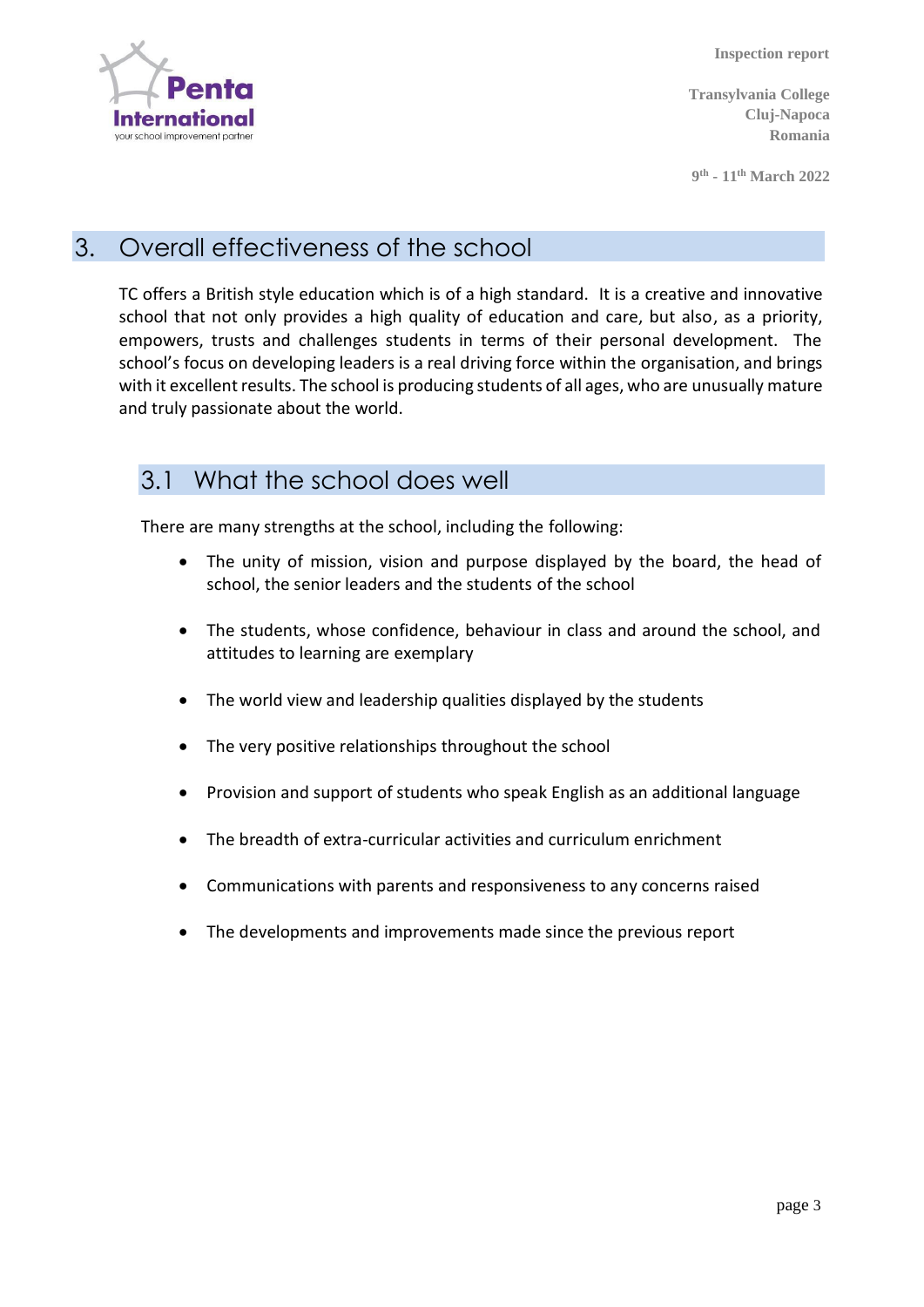

**Transylvania College Cluj-Napoca Romania**

**9 th - 11th March 2022**

#### 3.2 Points for improvement

While not required by regulations, the school might wish to consider the following development points:

- i. Further develop the quality of learning and teaching across the school, including by sharing best practices of (for example) teaching techniques and classroom display;
- ii. Encourage teachers to experiment and innovate, monitoring the outcomes closely;
- iii. Review ways to embed innovation and creativity in all subjects and at all levels.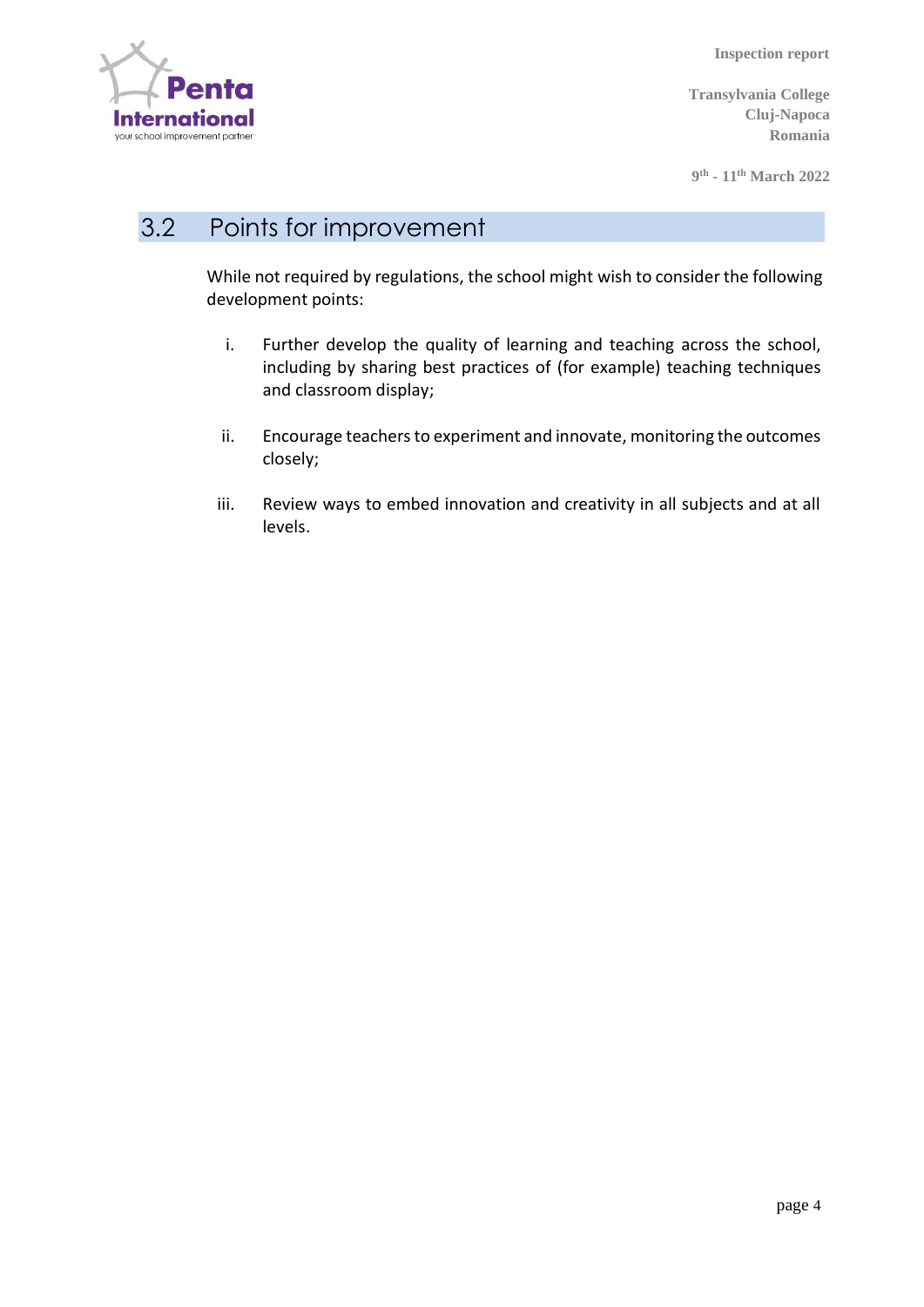

**Transylvania College Cluj-Napoca Romania**

**9 th - 11th March 2022**

# 4. The context of the school

| <b>Full name of School</b>                | Transylvania College<br>The Cambridge International School in Cluj |  |             |  |     |             |     |
|-------------------------------------------|--------------------------------------------------------------------|--|-------------|--|-----|-------------|-----|
| Address                                   | Aleea Baisoara nr 2A, Cluj-Napoca, Romania                         |  |             |  |     |             |     |
| Telephone Number/s                        | +40 264 418 990                                                    |  |             |  |     |             |     |
| <b>Fax Number</b>                         |                                                                    |  |             |  |     |             |     |
| <b>Website Address</b>                    | www.transylvania-college.ro                                        |  |             |  |     |             |     |
| Key Email Address/s                       | paul.kennedy@transylvania-college.ro                               |  |             |  |     |             |     |
| Head of school                            | Paul Kennedy                                                       |  |             |  |     |             |     |
| Chair of Board of<br>Governors/Proprietor | <b>Ruxandra Mercea</b>                                             |  |             |  |     |             |     |
| Age Range                                 | 1.10 months-18 years                                               |  |             |  |     |             |     |
| Total number of students                  | 686                                                                |  | <b>Boys</b> |  | 348 | Girls       | 335 |
|                                           | 0-2 years                                                          |  | 36          |  |     | 12-16 years | 221 |
| Numbers by age                            | 3-5 years                                                          |  | 102         |  |     | 17-18 years | 73  |
|                                           | 6-11 years                                                         |  | 254         |  |     | 18+ years   |     |
| Total number of part-time children        |                                                                    |  | 0           |  |     |             |     |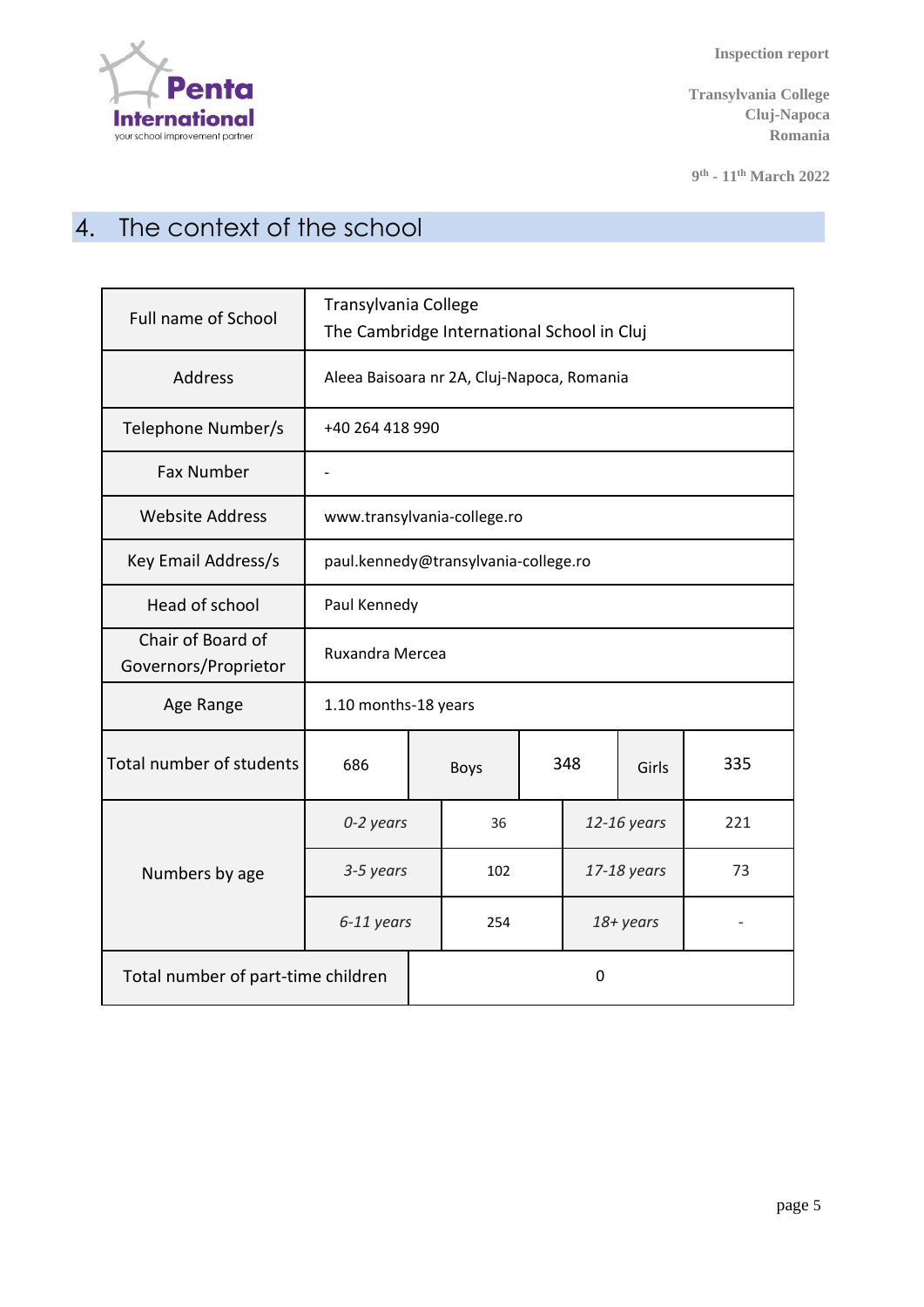

**Transylvania College Cluj-Napoca Romania**

**9 th - 11th March 2022**

The school is located in Cluj-Napoca, in the centre of Transylvania. The city has 450,000 inhabitants and is the centre of the Romanian IT industry. Students attend from Cluj, but also from Bucharest, Sibiu, Alba Lulia and Satu-Mare, as well as the international students whose families are involved in business or academic research locally. The majority of students in the secondary school wish to study abroad, at universities in English speaking countries, especially in the UK and USA. The school offers scholarships for students with good academic potential, but are experiencing economic or social hardship.

Transylvania College was founded by the Baciu family nearly 30 years ago. In 1993, they started The Happy Kids Kindergarten with 12 children in their apartment. After one year, as the kindergarten reached 160 students, the founders decided to open Happy Kids Primary International School. In 2004, the Middle School was opened as the International School in Cluj. In 2008, the Middle School was accredited by the Romanian Ministry of Education Agency for Quality Assurance of Schools (ARACIP). On 1st February 2009, the new school building opened for 240 students in the Kindergarten, Primary and Middle School. The school gained the *School of the Year* award in Romania in 2009. In the same year, the school expanded to run a Cambridge curriculum-based High School. In 2011, Transylvania College became a member of the Council Of British International Schools. In 2013, Transylvania College achieved Global Member Status in the Round Square association of Schools.

In the academic year 2015-2016, TC became the first school in Romania to implement the *Leader in Me* process. This is a whole-school improvement model that empowers students with the leadership and life skills they need in the  $21<sup>st</sup>$  century (based in part on Stephen Covey's universally acclaimed '7 Habits of Highly Effective People').

TC is a rapidly expanding school, the current student enrolment stands at 677. The school provides for students from Nursery to Year 13. It offers a unique multicultural learning environment in Romania; the students enrolled here together with the teachers and staff represent 30 nations. Transylvania College is in its 28th year, gaining Cambridge accreditation to offer IGCSE and A-Levels exams in 2010 and achieving BSO status in 2013. The school is oversubscribed.

The school offers two lines of study: the International Line from Reception to Year 13 (ages 4 to 18 years) and the Romanian Line from Kindergarten to Grade VIII (ages 2 to 14), each of them following a specific curriculum. On the International Line, instructional programmes are delivered in English. The curriculum is in line with The National Curriculum for England. For the Middle School, Years 7 - 9, the school applies the principles and the structure of an integrated curriculum, based on an interdisciplinary approach. This is particularly visible in Humanities lessons. The high school also follows the standards of the Cambridge International Curriculum, accredited by Cambridge International Examinations. The curriculum in Key Stage 4 and 5 (the High School) leads to nationally and internationally recognised qualifications, IGCSEs and A-Levels.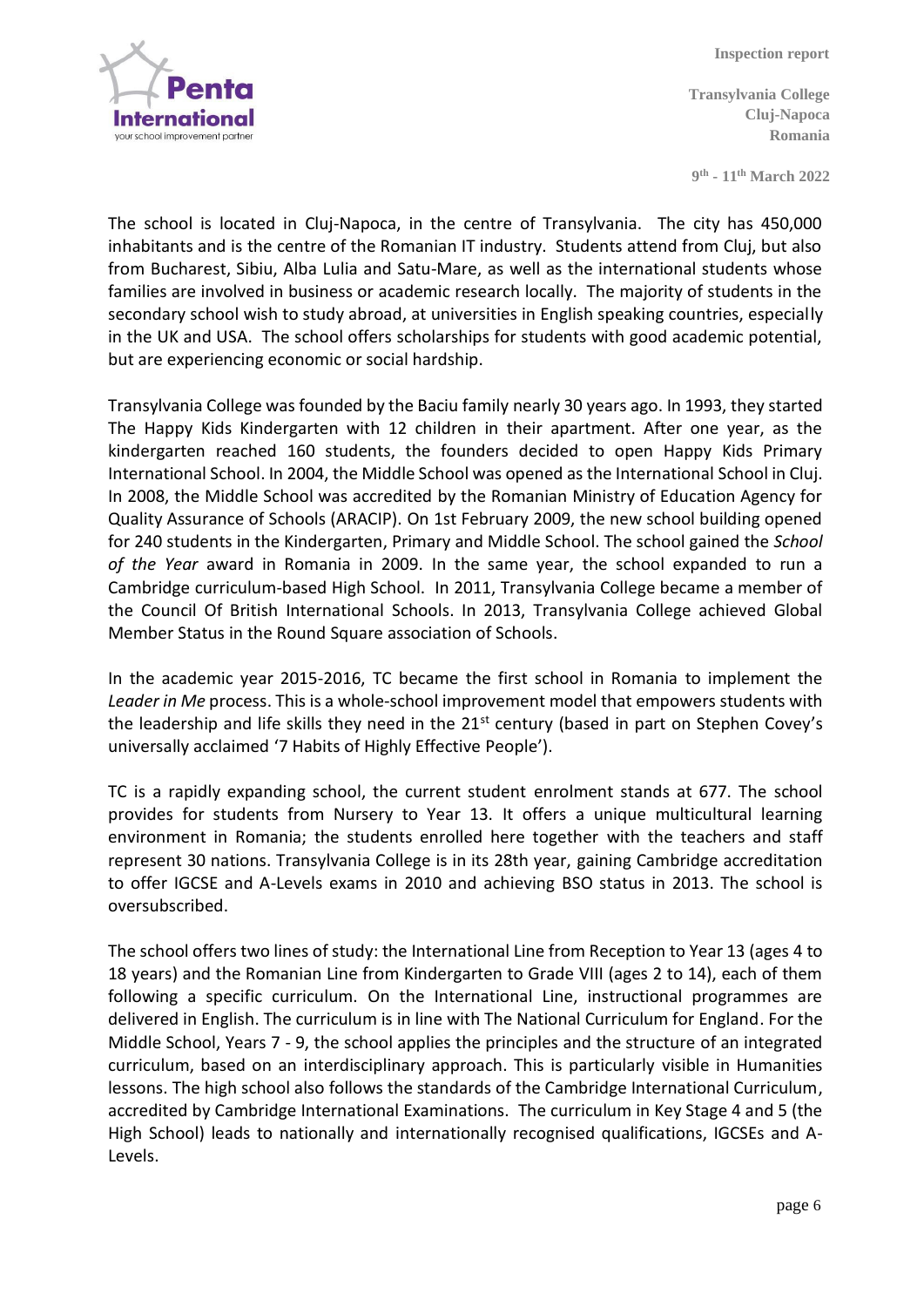

**Transylvania College Cluj-Napoca Romania**

**9 th - 11th March 2022**

#### 4.1 British nature of the school

The British nature of the school is evident: it is a strength.

The language of instruction in the school is English. The school is organised according to the structures used in typical independent English schools. Classroom management, displays of work, three term years and age-related year groups contribute to the British feeling. All students wear uniform.

The head of school and key leaders all hold appropriate qualifications. Many members of staff are UK trained, qualified and/or experienced, and hold qualifications recognised by the UK's DfE.

Parents are highly supportive of the British nature of the curriculum. Interviews with parents demonstrate that they appreciated and value of TC's British style of education. Communications from the school to families and students are provided in English.

Students display positive levels of empathy and tolerance creating a harmonious community. They have a clear understanding of British values. They undertake a number of key roles of responsibility and leadership and are democratically elected. Students are encouraged to develop effective social skills in different contexts, including working and socialising with students from different religious, ethnic and socioeconomic backgrounds. They display a good understanding of the importance of rules, and the curriculum provides a good range of opportunities to encourage students to understand why society needs to have laws.

There is a clear commitment to providing a broad and balanced curriculum. Extracurricular provision including clubs and school trips, are important: they include visits locally, regionally and internationally. The school ensures curriculum planning acknowledges and celebrates key national events in the UK, as well as elsewhere. Students spoke confidently and articulately on how decisions in Europe are perceived in the UK. Key individuals who have had an impact on the history of Britain are studied in Key Stage 3.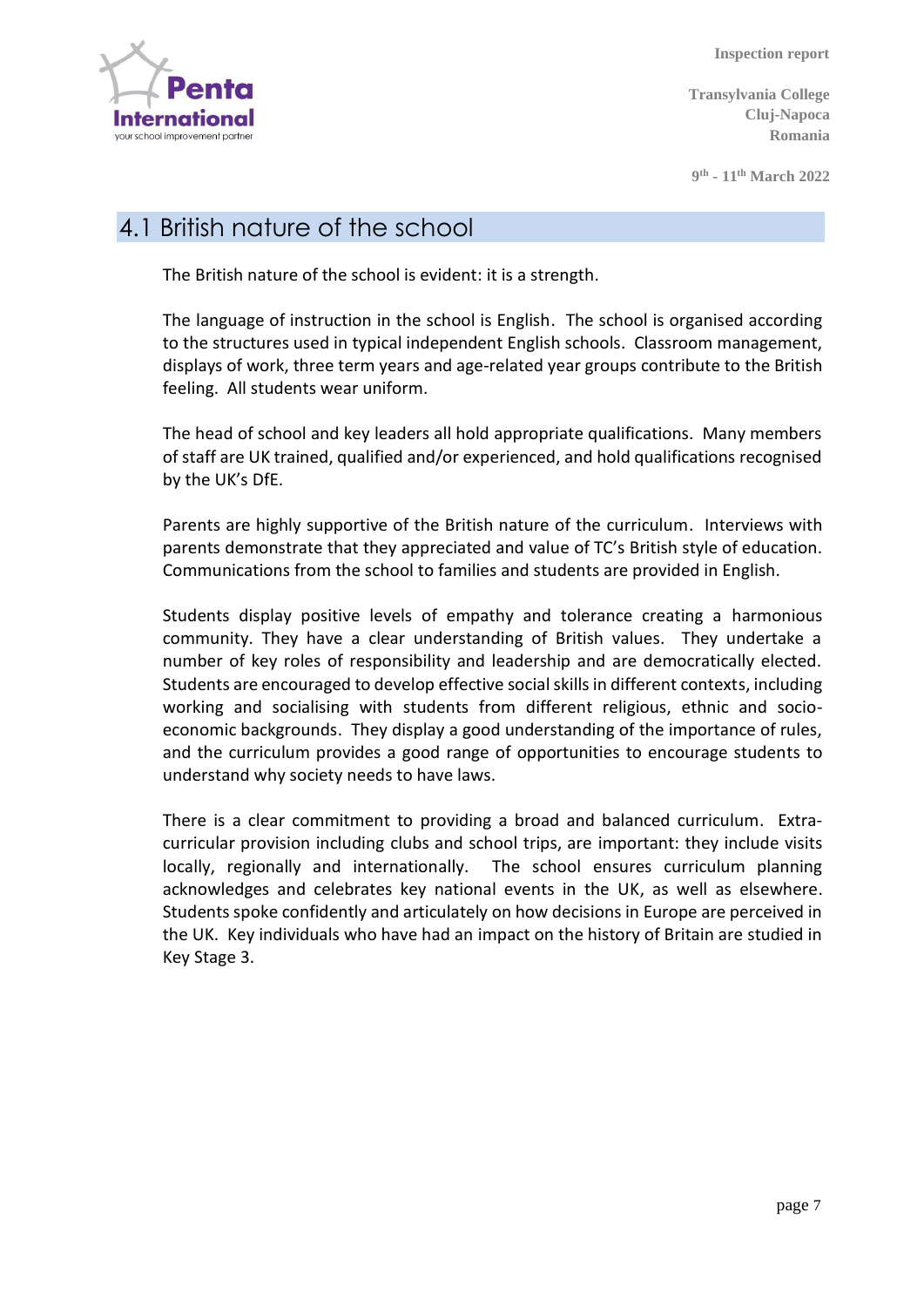

**Transylvania College Cluj-Napoca Romania**

**9 th - 11th March 2022**

# *5. Standard 1* The quality of education provided by the school

The quality of education at TC fully meets the requirements of the BSO Framework. It is good with many outstanding aspects.

#### 5.1 Curriculum

The quality of the curriculum is good with some excellent features.

The school provides a full-time supervised education for students of compulsory school age, meeting local requirements. The principal language of instruction is English, with the exception of lessons in Romanian and other foreign languages.

The curriculum is in line with the National Curriculum for England, for the international line of studies, from Reception to Year 13. For the middle school, Years 7 - 9, the school applies the principles and the structure of an integrated curriculum, based on an interdisciplinary approach. Since the last Inspection, the decision was made to introduce the full Early Years and Foundation Stage curriculum. A member of staff is undergoing her PGCE in Education specifically for this: parents surveyed in January 2022 are keen.

The high school follows the standards of the Cambridge International Curriculum as the school is an accredited member of Cambridge International Examinations. The school has appropriate written curriculum policies which are supported by plans and schemes of work. The effective implantation of the policies enables students to acquire skills in speaking, listening, literacy and numeracy.

The school has developed an extensive range of cross curricular and extracurricular enrichment programs, such as global awareness curriculum and the well-being curriculum, to balance academics and to promote deeperlearning. Extracurricular clubs, according to students, provide excellent opportunities for developing leadership skills and boosting self-esteem.

At Key Stage 5, a broad curriculum is offered, with 18 subjects in total. This offers students the opportunity to apply to a broad range of university programmes and qualifications. Careers information, education, advice and guidance is excellent. It is well-focussed on entrance to higher education and to life beyond school.

The school was very successful in adapting its curriculum to support learners at home during the Covid-19 pandemic. Strong provision for online learning has been enabled by high-quality ICT provisions, including a 1 to 1 iPad policy and help desk support.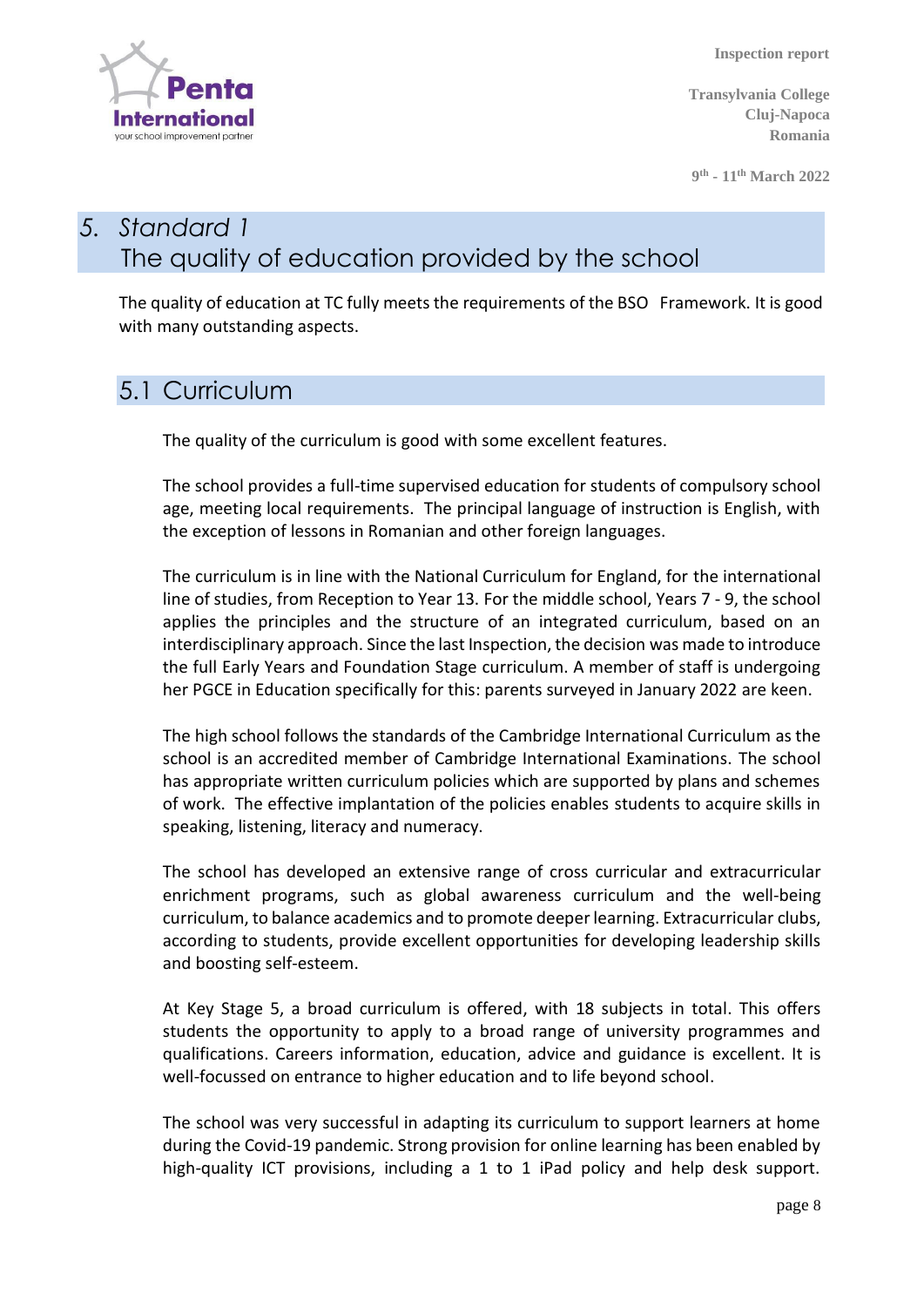

**Transylvania College Cluj-Napoca Romania**

**9 th - 11th March 2022**

Students' learning is enhanced by widespread use of ICT. They intuitively use digital technologies such as creative writing blogs to produce highly quality writing master pieces.

Curriculum maps and lesson planning that have been refined under primary leadership ensure that lessons are well organised and always build on prior knowledge. Lessons are frequently innovative and engaging. They include teacher-led discussions, peer collaboration, individual pupil presentations, and numerous opportunities for practical work. Lessons are well-structured and productive. The school has a long-established culture of proper behaviour and manners. Students are aware that they will get the teacher's attention without seeking it inappropriately.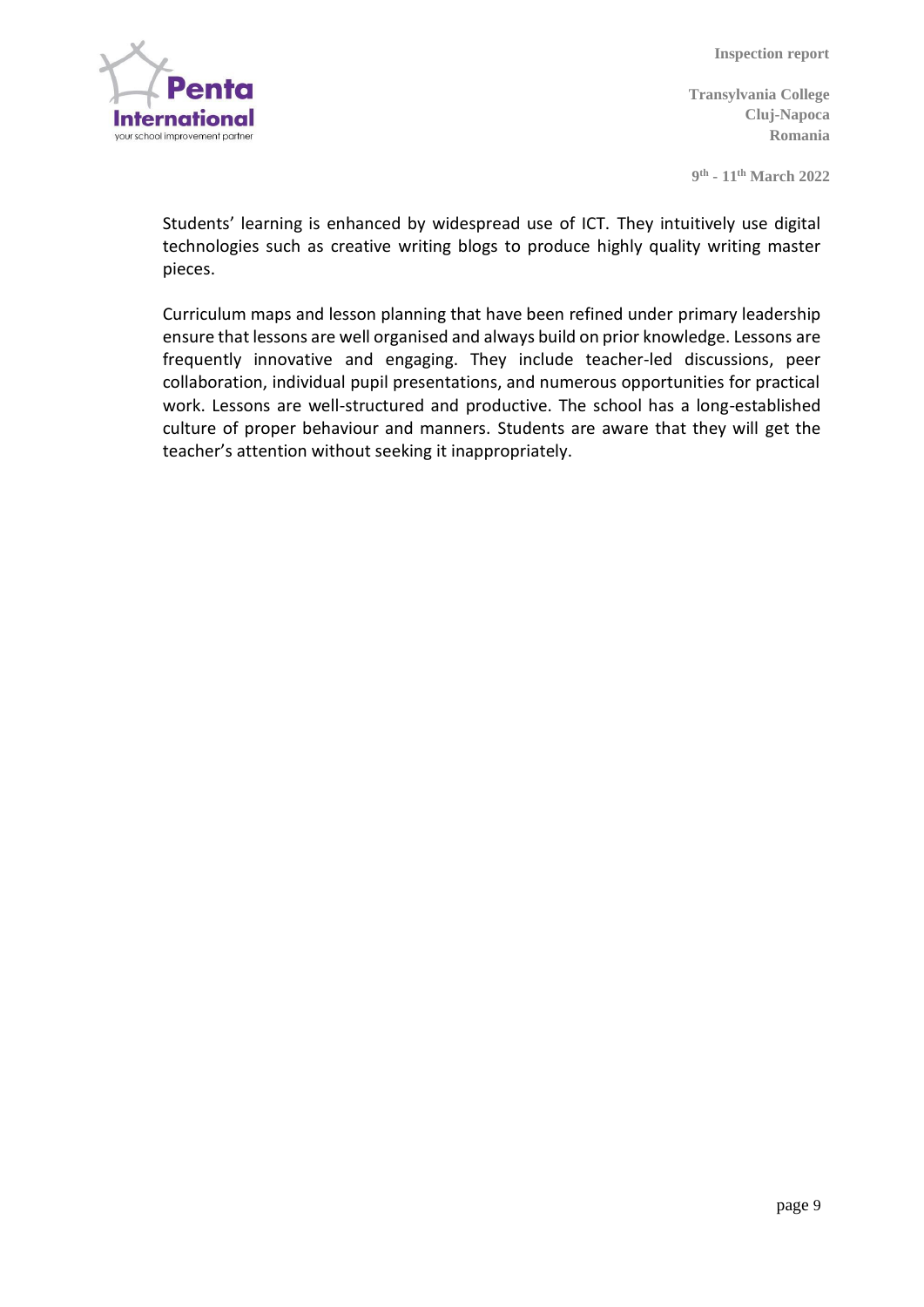

**Transylvania College Cluj-Napoca Romania**

**9 th - 11th March 2022**

#### 5.2 Teaching and assessment

The school meets the standard for BSO. The quality of teaching and assessment is good: there is no unsatisfactory teaching and some lessons are outstanding.

Teaching in EYFS and KS1, is mainly based around practical activities and focusses on developmental play, as well as the acquisition of core subject knowledge and skills. There are good opportunities for students to initiate and lead their own learning, leading them to become creative, enquiring, and independent learners. For example in a KG lesson observed, the atmosphere was friendly and exciting, and small things like a step to stand on when using the taps, helped students learn with confidence.

Teaching is good with elements of outstanding practice in Key Stages 1 and 2 and in the senior school. This encourages students to acquire new knowledge, and for most to make good or better progress from their starting points. For example in one Year 3 mathematics lesson, the atmosphere was quiet and studious: all were fully engaged and enjoying their work. There was high quality students' work displayed around the classroom, for example about soil formation and how to sort rocks. The lesson was focussed and students made good progress. Every child in the class has a leadership role. For example, plant keeper, class greeter and iPad helper.

In other classrooms too, display was good: there were stories (for example) about cats and dragons, although some of the work was unnamed.

The continued development of student-led lessons and differentiation in lessons to stretch and challenge more able students is beginning to contribute to the continued upward trend of students achieving higher grades at the IGCSE level; it is not yet fully embedded.

Planning often includes ways to make learning relevant. In a year 12 mathematics lesson on normal distribution, the teacher made use of the standardisation of examination grades each year, to explain the concept of a normal distribution. There was excellent understanding, for example that -2*σ* to +2*σ* is indicative of 95% certainty. Students were confident exploring the concept of the continuous random variable, asking and answering problems such as 'find Sally's standardised score'. In a year 3 PE lesson, developing 'fitness for kids', the teacher had planned an excellent range of activities, from 'busy body, calm body', butterfly jumps, spot sprinting and 'tree felled' - a mixture of PE and yoga.

The teaching of English, speaking, reading and writing, is a strength: the quality of learning, work and outcomes are excellent. In the year 9 English lesson, the task was to choose an object that was not good for humanity and then to write a speech persuading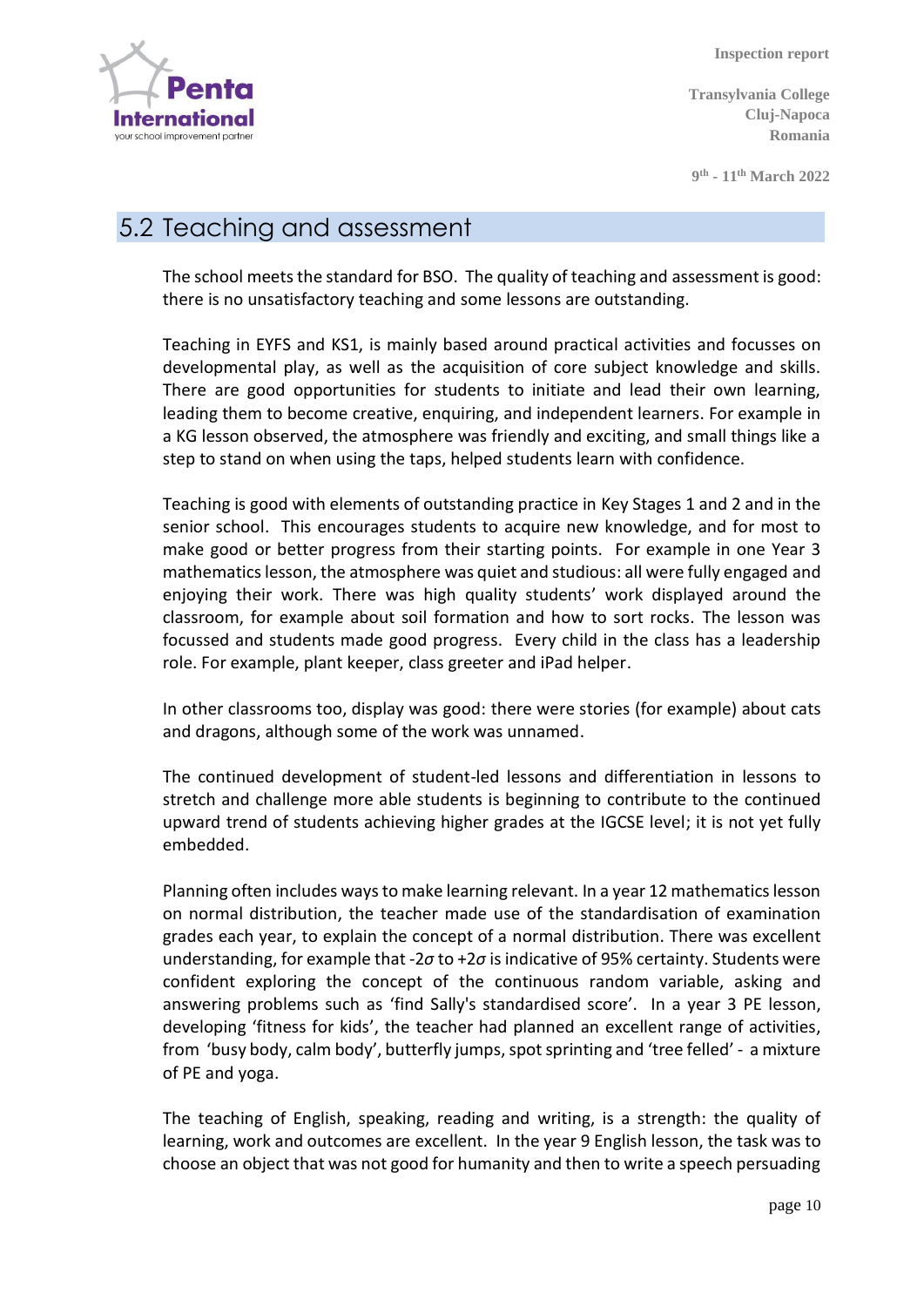

**Transylvania College Cluj-Napoca Romania**

**9 th - 11th March 2022**

people to 'uninvent it'. There was excellent differentiation and the use of a mnemonic to remind students to use alliteration, facts, opinion and so on. There was very good use of video to stimulate the students' imaginations and well understood class rules that made the students explain each task, each time.

English is not only taught in English lessons. In an excellent year 12 history lesson on globalisation, the question to be debated was 'what is cultural imperialism?' Topics included 'are jeans, traditional clothing?' and 'can clothing show individualism'. The students were totally engaged and passionate, fluent and obviously felt very safe giving their own opinions. Progress made was excellent. Similarly, in a year 9 lesson on leadership, the topic was 'what is courage?'. Students had to choose a favourite quote from four options and then explain why they liked that particular one. The students again were highly engaged and motivated, and confident enough to stand on for their own opinions. There was also very natural use of iPads during the lesson.

In the less successful lessons, although still satisfactory, some students did not learn as well as they might have. In one year 8 mathematics lesson, for example, there was an appropriate introduction and the students were well motivated. But lack of differentiation meant that some students were not challenged and others find it found it hard to keep up. In a year 4 art lesson on cubist portraits, the concept of painting using a dice to dictate the next step, was not explained to students and whilst they followed the instructions correctly, they had no idea why.

A sound framework is in place to assess students' work regularly; information gathered is used to plan teaching so that the progress can be maximised. Teachers are encouraged to use the school marking policy to give feedback on students' written work. The styles of assessment used in Key Stages 4 and 5 equip pupils with the knowledge and skills necessary to enter the UK educational system at an appropriate level, if they desire to.

Individual target setting is used for all students, based on their standardised tests and regular progress forms are completed for all by subject teachers, then shared with senior leaders. The school has progressed well in terms of assessment practices. TC introduced the process of internal moderation of assessments; this supports the tracking system across the school. Teachers can now see the students' progress with more clarity.

In addition, there is a more consistent approach in tracking student progress through half-termly assessments and recording of student grades. When a student is underperforming the student is given an intervention plan which is shared with the family. The student is reassessed after 2-3 weeks to check that progress has been made and s/he is back on track.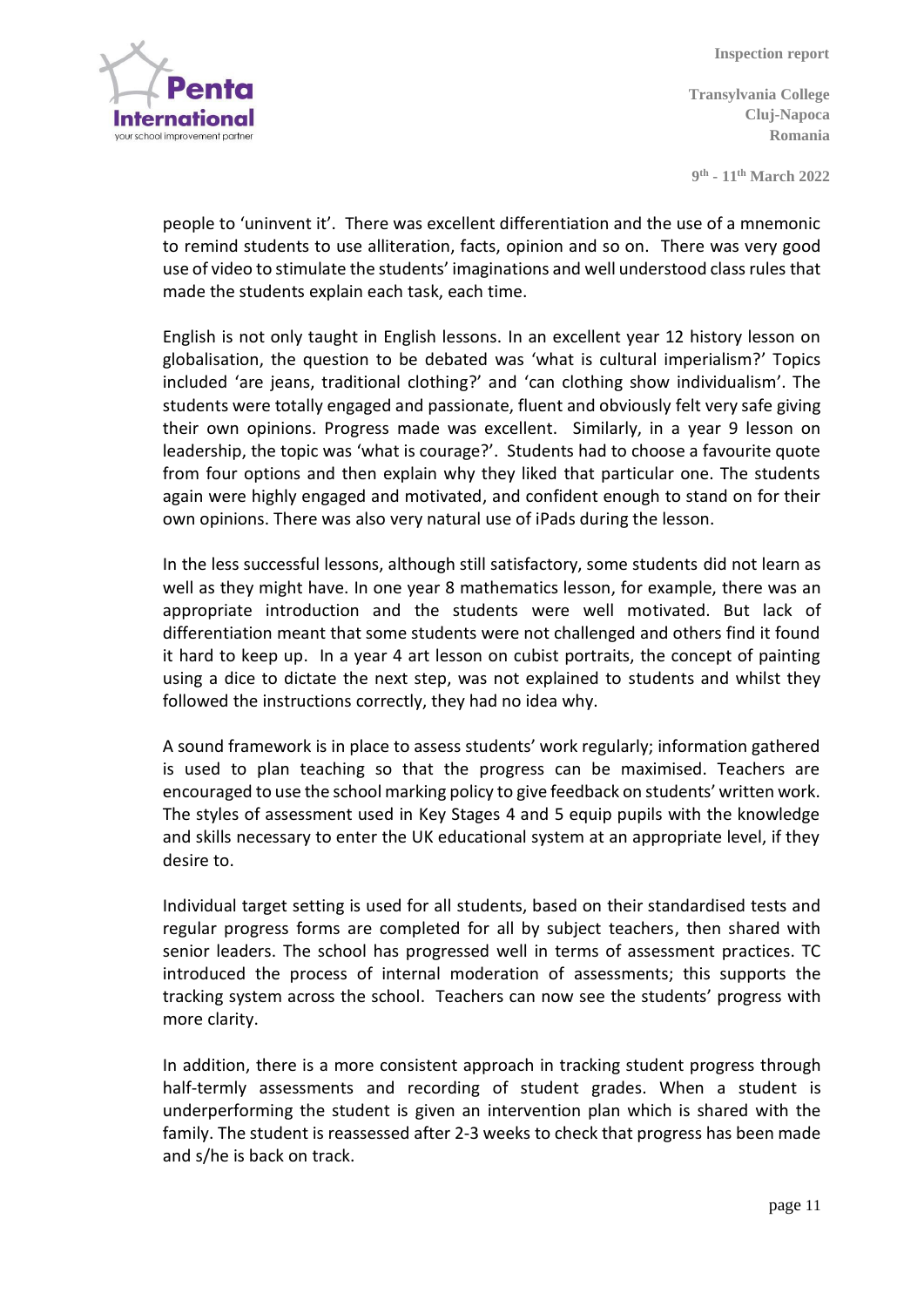nternatio your school improvement partne

**Inspection report**

**Transylvania College Cluj-Napoca Romania**

**9 th - 11th March 2022**

## 5.3 Standards achieved by students

Academic attainment combined with a strong curriculum, good or better teaching and high engagement by the students means that the standards at TC are at least good and in many cases excellent.

All of students pupils are expected to demonstrate progress made at student-led conferences, each year. During these meetings, the student explains to their parents and class teacher or tutor, which work they are proud of. It is an opportunity to share and celebrate successes and to describe goals.

Most students join TC with very little or no English language. In the academic year 2020 - 2021, 100% of students in Year 5 achieved the expected level or above in the English Progress Tests; 44% achieved above. In mathematics, in the same year, 100% of studentsin Year 5 achieved at least the expected level and 52% achieved above. Figures in science were similar.

At the end of Key Stage 3, results on the Cambridge Checkpoint scores dipped slightly, because of a large group of Year 9 students relocating to the area, who had not background in the UK curriculum. Students who had been at TC for more than 3 years before, did well.

| Students who gained at least 5 grades A*-C including English and mathematics |                  |                  |  |  |  |  |
|------------------------------------------------------------------------------|------------------|------------------|--|--|--|--|
| <b>June 2019</b>                                                             | <b>June 2020</b> | <b>June 2021</b> |  |  |  |  |
| 73%                                                                          | 75%              | 84%              |  |  |  |  |
| Students who gained at least 1 grade A*-A                                    |                  |                  |  |  |  |  |
| <b>June 2019</b>                                                             | <b>June 2020</b> | <b>June 2021</b> |  |  |  |  |
| 4በ%                                                                          | 82%              | 88%              |  |  |  |  |

At the end of Key Stage 4, iGCSE results show continued progress:

#### There is a similar positive trend at A-level:

| Students who gained at least 3 or more subjects graded A*-E |                  |                  |  |  |  |  |  |
|-------------------------------------------------------------|------------------|------------------|--|--|--|--|--|
| <b>June 2019</b>                                            | <b>June 2020</b> | <b>June 2021</b> |  |  |  |  |  |
| 70%                                                         | 67.9%            | 96.9%            |  |  |  |  |  |
| Students who gained at least 1 grade A*-A                   |                  |                  |  |  |  |  |  |
| <b>June 2019</b>                                            | <b>June 2020</b> | <b>June 2021</b> |  |  |  |  |  |
| 55%                                                         | 54.6%            | 81%              |  |  |  |  |  |

In terms of students' personal development, attainment is outstanding. Students in the senior part of the school who have been at TC for many years, are articulate, passionate and self-confident.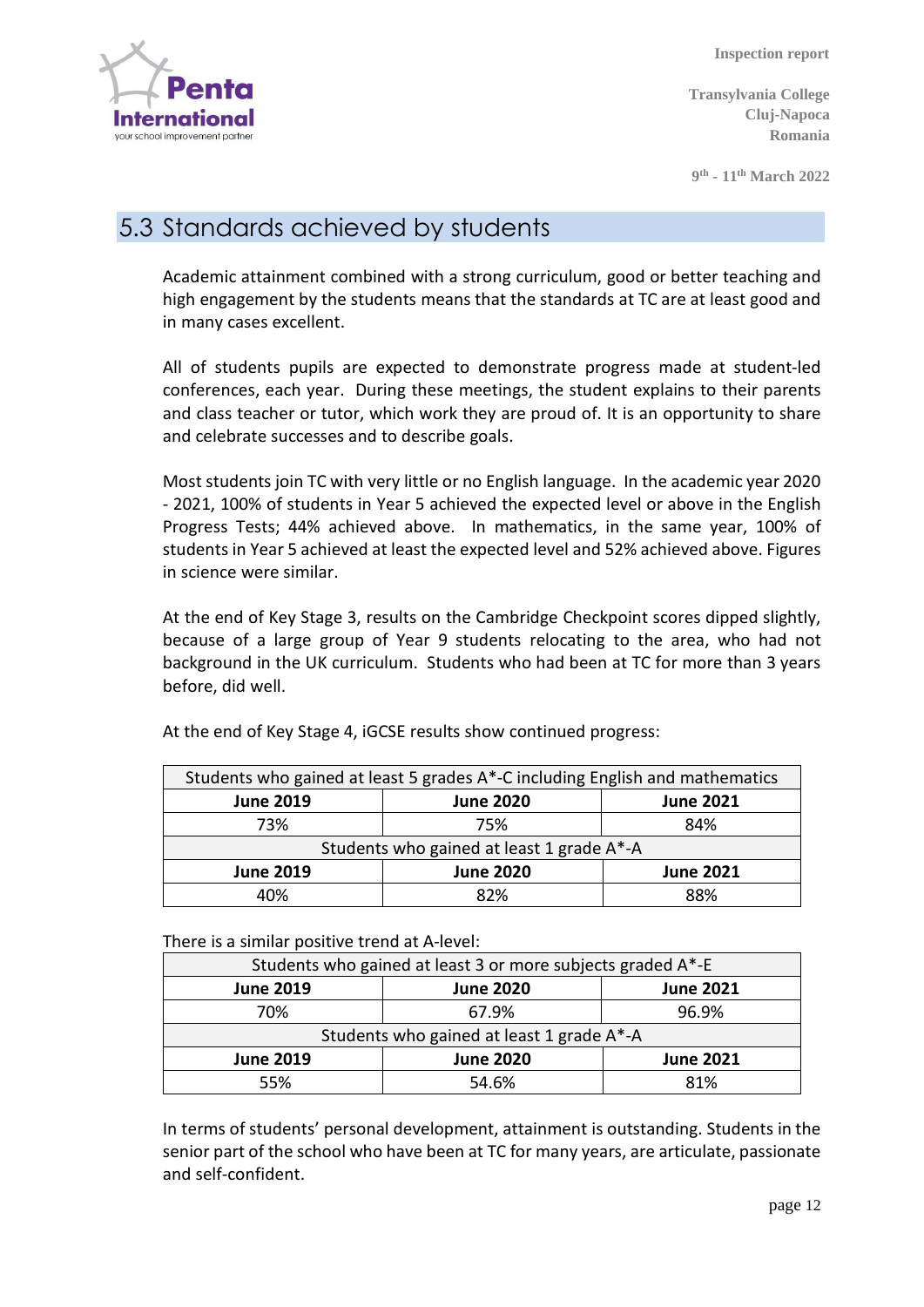

**Transylvania College Cluj-Napoca Romania**

**9 th - 11th March 2022**

# 6. *Standard 2* Spiritual, moral, social & cultural development of students

The spiritual, moral, social and cultural development of students is excellent, it is a key strength of the school. Students of TC demonstrate strong personal, spiritual, moral, social and cultural development in all respects.

Students are given a broad and balanced pastoral education with dedicated PSHE lessons: these encourage all to reflect and think deeply about moral issues. In order to help their own and the wider community, the students actively and willingly take part in a large number of different projects and activities. By asking students questions derived from everyday life, active participation in Olympiad aims to eliminate the question "What use does this subject have for me?" and better understand the value of the lessons taught in class.

Relationships between staff, students and peers are excellent. Students develop strong inclusive friendship groups, which are evident within school and through the strong alumni contact on social media platforms. Students are aspirational for their future careers, with younger students expressing ambitions to become vets, scientists, dentists and teachers. There is a high level of mutual respect and trust between students, teachers, and parents. Staff members have high social and moral expectations and serve as strong role models, demonstrating how to form positive relationships through their own actions and behaviour. Students report being 'happy and secure at school'. It is obvious that they develop favourable attitudes toward learning and are highly capable of expressing their thoughts, feelings, and opinions.

Initiatives like Round Square help to develop global competence, character and confidence in students at TC. School staff and students are trained in the *7 Habits of Highly Effective People*, *4 Disciplines of Execution*, *Speed of Trust*, and *Leader in Me* practices, which they apply in their daily work. These initiatives have a really positive impact.

The school has taken the initiative in bringing current issues to the students' attention. A plan of action has been developed in response to the war in Ukraine, raising funds for the Education Emergency so that refugees who come through the school can be housed. Students are highly engaged with this initiative.

The school's values and vision are displayed prominently around the school. They link well with the fundamental British values of democracy, rule of law, individual liberty, and mutual respect and tolerance of those with different faiths and beliefs. Students take real responsibility for their learning and behaviour, and know right from wrong. They engage well with the wider local community through volunteer work. The school actively promotes tolerance, a respect for human differences and acceptance of a range of lifestyles.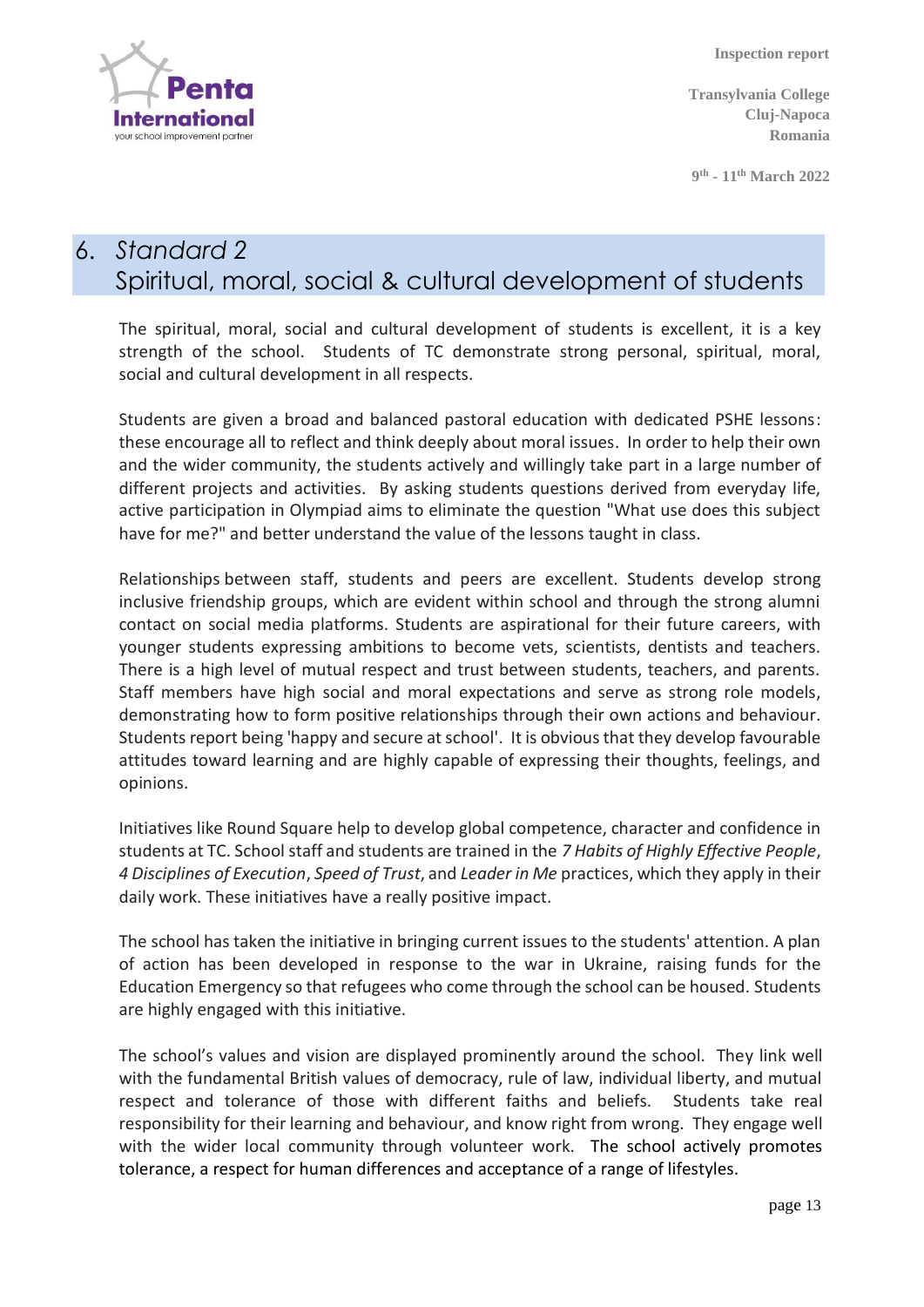Internati your school improvement partne

**Inspection report**

**Transylvania College Cluj-Napoca Romania**

**9 th - 11th March 2022**

# 7. *Standard 3* The welfare, health and safety of the students

The overall welfare, health and safety of students are excellent and fully meet the standard for BSO.

Students are exceptionally well cared for. The safeguarding arrangements, which include training for both staff and students, as well as the board of advisors, are stringent and wellmonitored. Safeguarding concerns are regularly reviewed, and robust risk assessments for trips and visits are in place.

The school keeps a thorough single register of all staff and volunteers who currently work in the school, and made this available to inspectors. This details all background checks undertaken on staff, and the dates they commenced and ceased working in the school. It is maintained securely and kept rigorously up to date. The school has created a culture of vigilance where student welfare is actively promoted.

The TC house system's purpose is to provide additional pastoral care, thereby contributing to the development of a well-rounded character. Students are given clear instructions on what to do if they think someone is at risk at school. At the start of each school year, all teachers and other school personnel receive focussed training.

During COVID-19, teachers monitored their students' well-being via the internet. *Sentiment Analysis*(an approach to language processing that identifies the emotional tone behind a body of text) is used by the wellbeing director, and the school has made arrangements to provide ten free therapy sessions to monitor the well-being of all students. Bullying occurs very rarely, but when it does, the authorities take swift and decisive action. An excellent and wellunderstood rewards and sanctions policy supports a comprehensive written behaviour policy.

Security is extremely tight, with security guards stationed at all gates and reception areas. They are courteous and friendly, but strictly enforce the admission of only those who are authorised. Arrival and departure procedures are extremely well organized, and security guards and senior staff monitor all gates.

Throughout the school, students demonstrate excellent behaviour in and out of class. Timeliness and attendance are closely monitored and recorded by a dedicated attendance personnel. Students almost always arrive on time for school and lessons, and attendance rates in both primary and secondary schools are excellent (above 95%).

Regular fire evacuation drills take place and fire extinguishers are regularly checked. However, current systems in place for evacuations could be refined to increase safety and efficiency.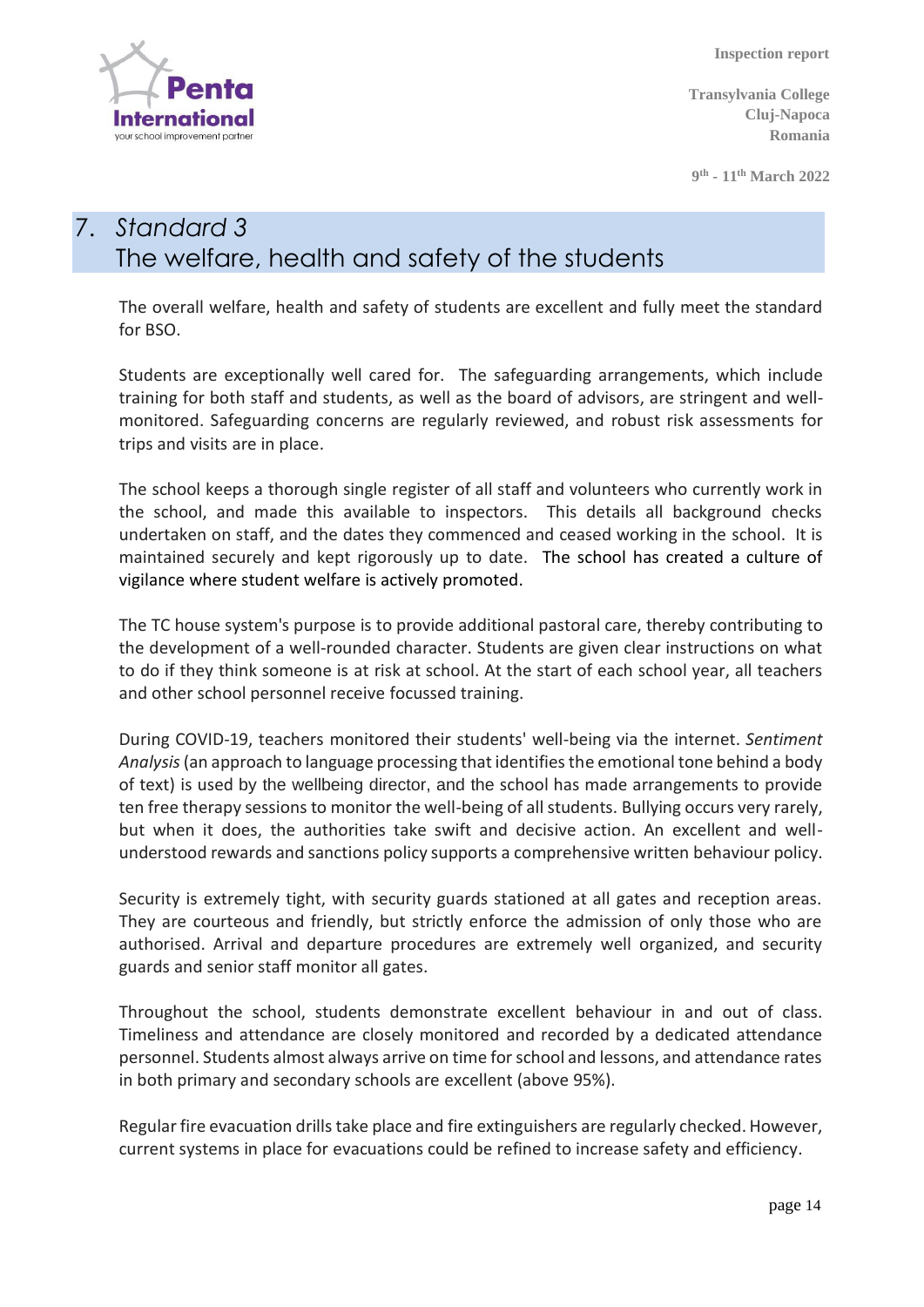

**Transylvania College Cluj-Napoca Romania**

**9 th - 11th March 2022**

The school promotes healthy eating through PSHE lessons and assemblies. In PE, a healthy, active lifestyle is encouraged and teachers discuss healthy food choices with students and parents. The school canteen provides freshly cooked food. A number of water dispensers are available across the school allowing students access to water throughout the day.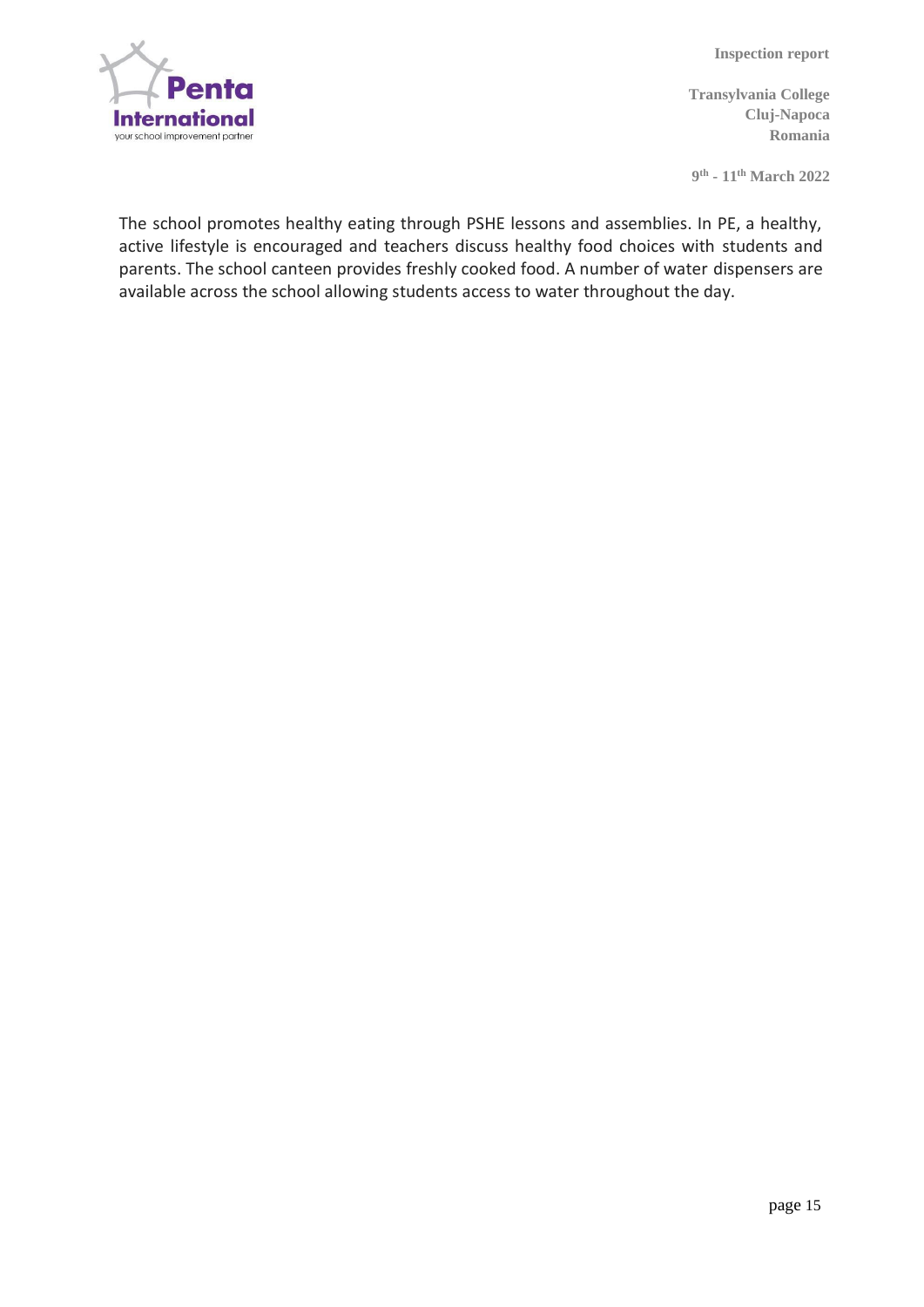

**Transylvania College Cluj-Napoca Romania**

**9 th - 11th March 2022**

## *8. Standard 4* The suitability of the proprietor and staff

The suitability of the proprietor and staff meets the standard for BSO accreditation.

The owner has supported and encouraged a culture of high expectations and excellence which has a highly positive impact on student achievements. Board members appointed take a strong role in the school's strategic direction and make a valuable contribution to the continued success of the college. The owner and board members have a clear understanding of the development needs of the school. As 'critical friends', they set high expectations and monitor outcomes with increasing effectiveness. All have an accurate understanding of the school's effectiveness that has been informed by the views of students, parents and staff.

The development of consistent staff appointment and appraisal systems supported by effective performance management highlights the strong focus the college has on both developing staff and ensuring teaching is of a high standard. The school appoints both Romanian and international teachers and staffing ratios are generous.

Teachers are supported and developed through effective professional development opportunities that aim to ensure expertise is shared and best practices are consistently utilized in all aspects of teaching and learning.

The college meets all the host country requirements and is regularly inspected by the Ministry of Education. Local inspections highlight the many strengths and innovative practices implemented by TC.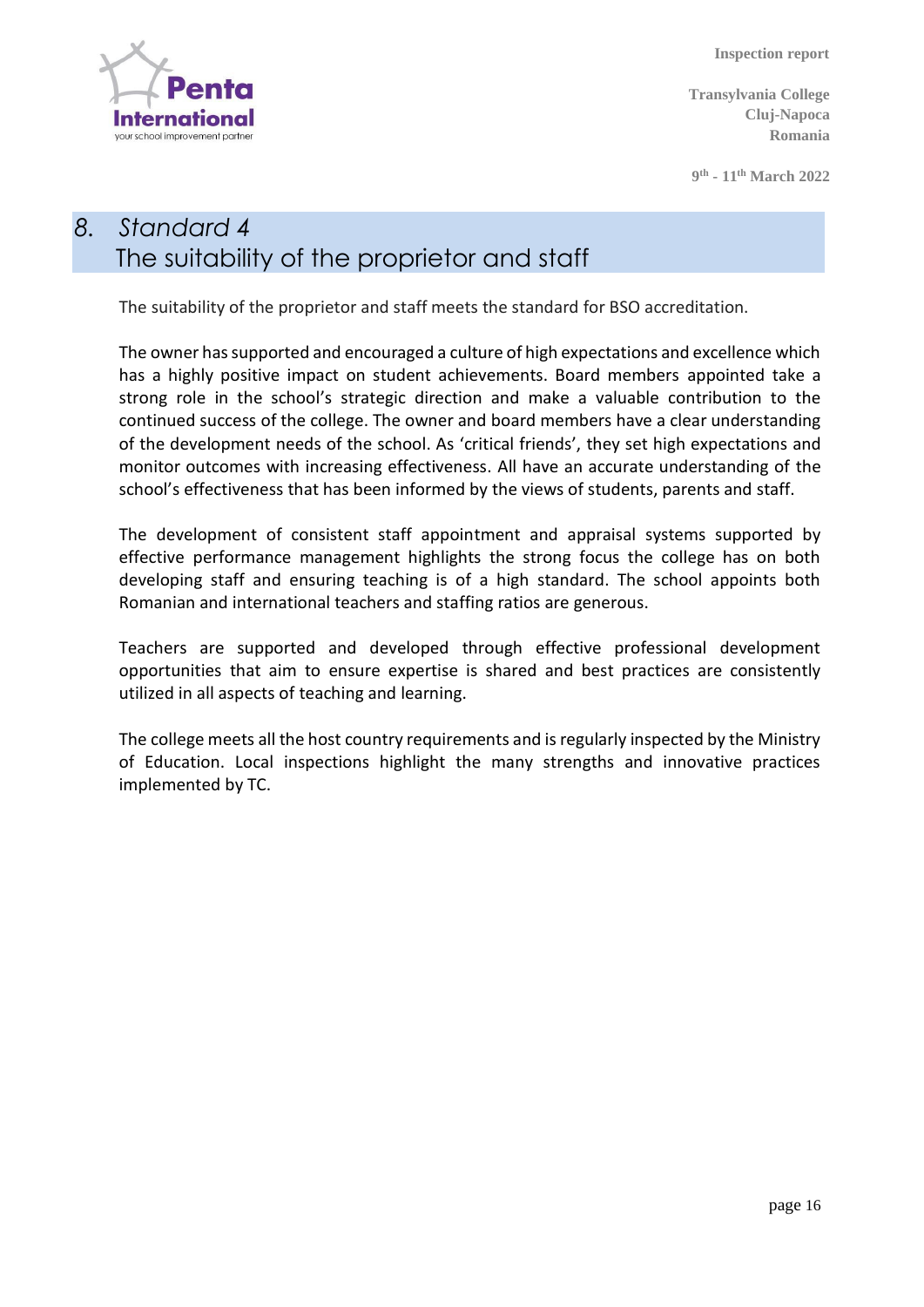

**Transylvania College Cluj-Napoca Romania**

**9 th - 11th March 2022**

# *9. Standard 5* The premises and accommodation

The premises and accommodation at TC are excellent.

Students benefit from an inspiring, safe and secure learning environment. The place is kept immaculately clean and orderly at all times. It is well thought out and used to the maximum capacity. As a result, students develop a mature, resilient and balanced approach to their studies, which prepares them for the next stage of their education. It ensures that all of the curriculum's requirements can be met, and it helps students have a lot of fun while they're learning. Lifts make the school more accessible to all students and visitors, especially those with special physical needs.

The school has an on-campus medical facility that include a school clinic and a campus doctor who are available to students and adults in the event of a medical emergency or concern about their health. In terms of Covid-19 safety, the school clinic does an excellent job.

Particular care is taken to monitor the arrival of students at the start of the day. A highly effective 'drop off' routine is implemented to ensure safety at the busiest time of the school day.

Additional improvements have been made to the school site to improve its suitability, since the last inspection. These include LED lighting, check valves on drainage pipes, a rainwater catchment system, restoration of the roof coating insulation. There are further improvements planned, including Installing fire-resistant doors, additional fire extinguishers and a fire barrier wall to the server; installing a generator, water pumps and tanks; installing anti-panic bars of the emergency exit doors; installing a smoke evacuation system in the stairway.

All classrooms have access to IT resources, including computers and internet access. All classrooms have allocated spaces for displays and whiteboard, blackboard or interactive whiteboard facilities. The corridors have many high quality displays that both celebrate students' achievements and inform learning. In some classrooms display is not used as effectively as in the best. All classrooms are equipped with computers and internet access. Many rooms have interactive whiteboards, speakers and digital projectors.

Outside areas are pleasant and well maintained. They are used for learning and teaching, and for recreation. Utilities are all monitored appropriately and meet local regulatory requirements.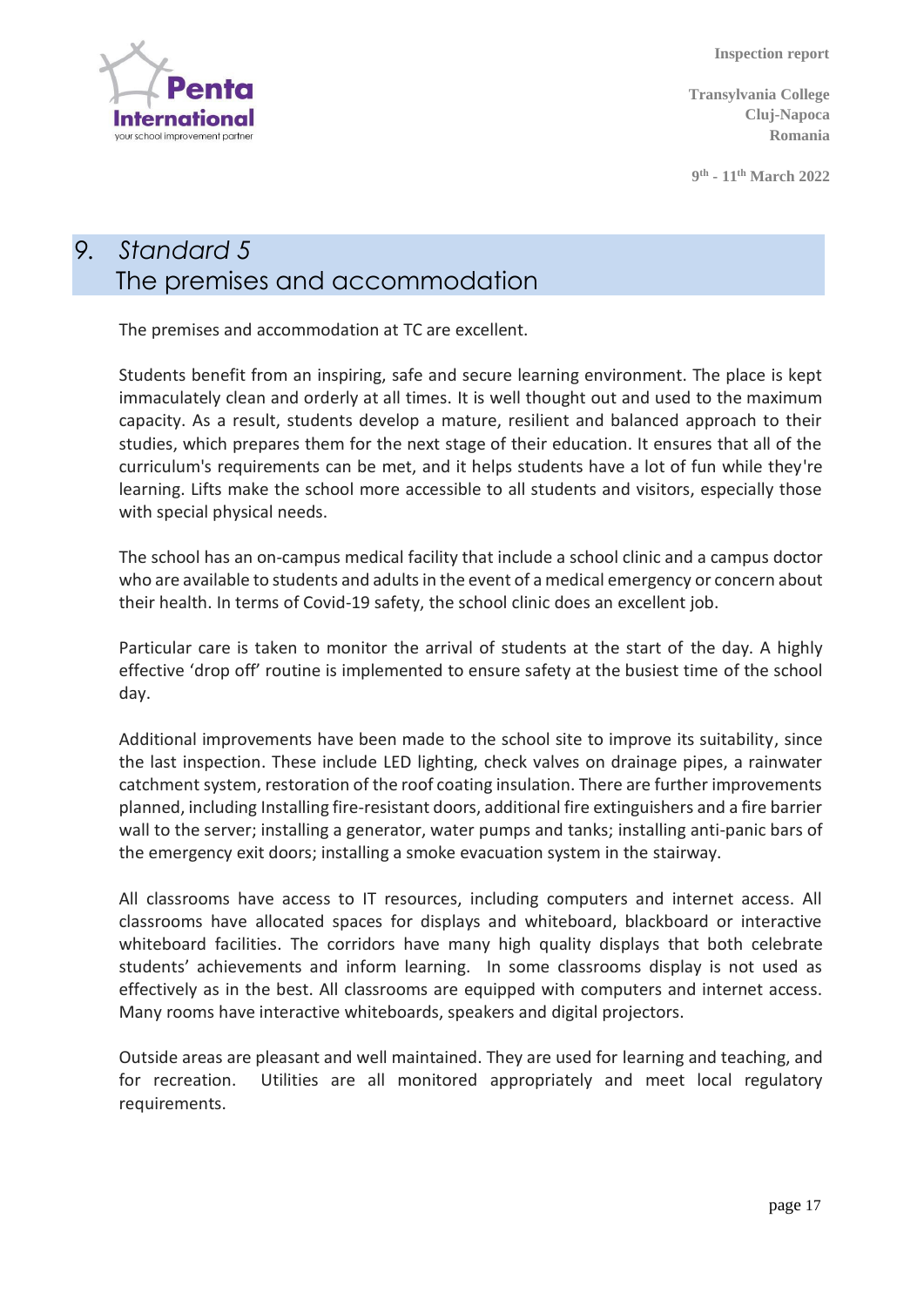

**Transylvania College Cluj-Napoca Romania**

**9 th - 11th March 2022**

# *10. Standard 6* The provision of information for parents, carers and others

The provision of information by the school is excellent and meets BSO requirements in terms of quality, variety and comprehensiveness.

The school website is very useful. It is extremely informative, interactive, and user-friendly. It includes all necessary information, such as the most up-to-date policies and information about the school's curriculum. It displays the relevant contact details, including the school's address, email address and telephone number. These details are also included on letters from the school. The school's vision is available to view on the website. All of the necessary information is easily accessible and comprehendible. The school's website is regularly updated, and it includes a section for parents that includes links to all policies. Parents are kept informed about upcoming events, date changes, and the most recent Covid-19-related measures, among other things.

Information, which provides admissions advice, support, policies, and the most recent inspection report for prospective parents is also accessible via the school website. There is also access to key policies, such as the anti-bullying, positive behaviour and health and safety policies on the school website.

For each student, parents receive three reports from the school each academic year at the end of each term. The termly report provides parents with an update on their son/daughter's progress. The termly reports will include areas of strength for the student but also targets areas for development for the following term.

*Settling In* reports give an overview for parents and the school of how a new student has settled into TC; if it is a student returning to TC, it allows both parents and the school to see how the student has reintegrated back into the school. They are issued to parents after the first 3 weeks.

Parents receive reports through an individual parent portal into the school's information management system. The parent portal also allows them to access attendance data and provides information relating to students' behaviour, timetables and the school calendar. The reporting cycle complements the student-led conferences, in which the parents are invited to hear their son/daughter explaining their progress and targets.

In kindergarten and primary, teacher-parent conferences are also scheduled. The school provides information to parents about upcoming events through *The Week Ahead*. This newsletter, emailed every Sunday evening gives further information about events in the school, as well as the lunch menu and important messages for the whole school community. *Secondary Update* is a weekly newsletter emailed to students and parents in secondary school,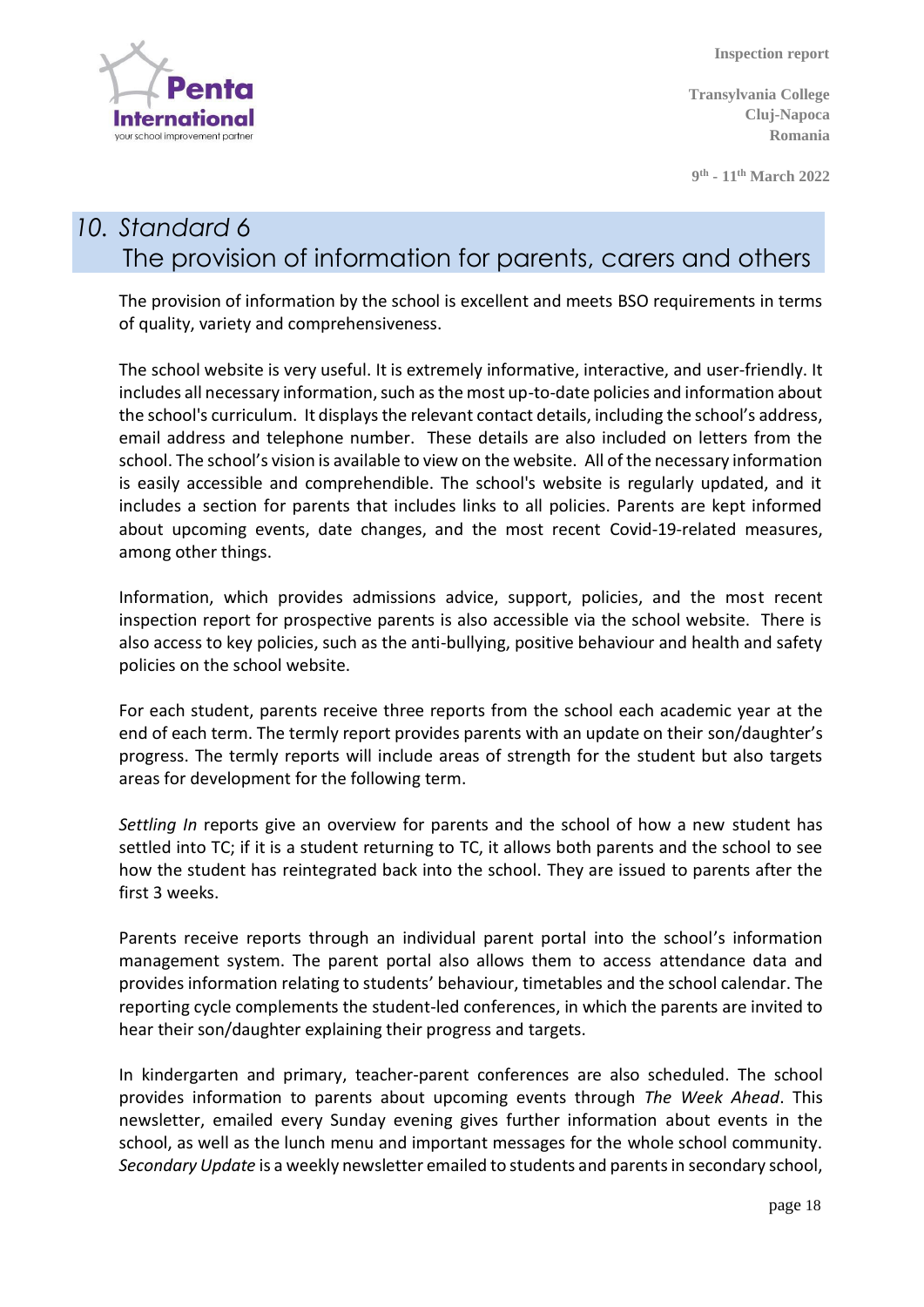

**Transylvania College Cluj-Napoca Romania**

**9 th - 11th March 2022**

reviewing the week and providing relevant information for senior classes. In primary, *Class Dojo* is used to share class-specific messages and news.

*Academic News* is an important feature of *The Week Ahead*. It gives information on academic events, academic results of the students, assessment periods, transition events, extraordinary planned lessons, major topics covered in any of the subjects, special projects needed for different subjects in different year groups, exams.

Parents report that they particularly appreciate how well the school communicates with them during difficult times, such as when the school was closed due to the pandemic.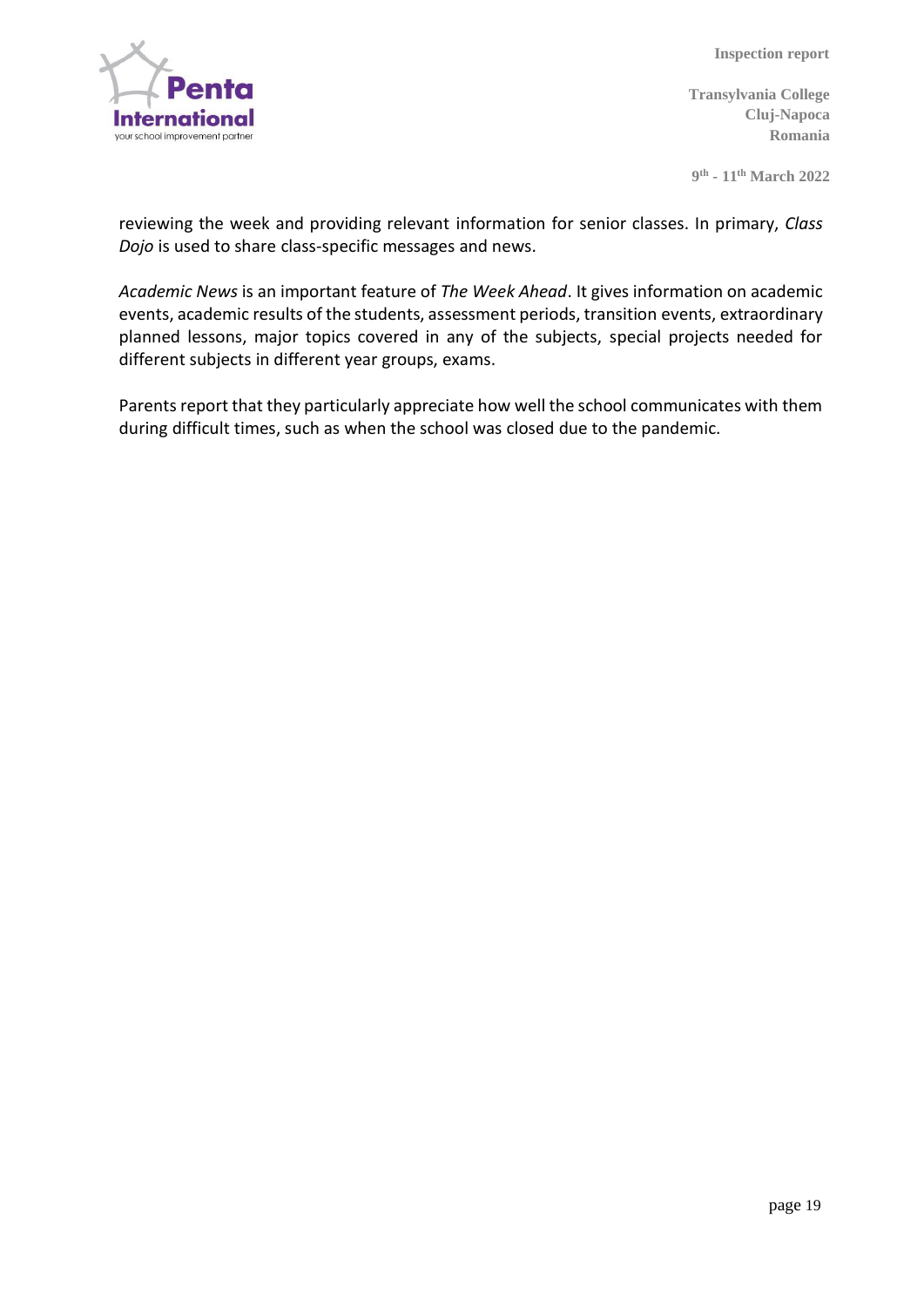

**Transylvania College Cluj-Napoca Romania**

**9 th - 11th March 2022**

# *11. Standard 7* The school's procedure for handling complaints

The school's policy and practices for handling complaints fully meet the BSO requirements.

The school publishes its complaints policy on the school website, which clearly sets out the procedure that would be followed in the event of a complaint. The Transylvania College complaints procedure is incorporated in the compliments, concerns and solutions policy. Compliments, concerns and solutions can be communicated in person or by email to the reception desk, the class or the subject teacher depending on the topic.

Each concern raised is considered important and is followed up by the relevant member of staff at the school. If a complainant is dissatisfied with the response received, they can raise the complaint at the next level.